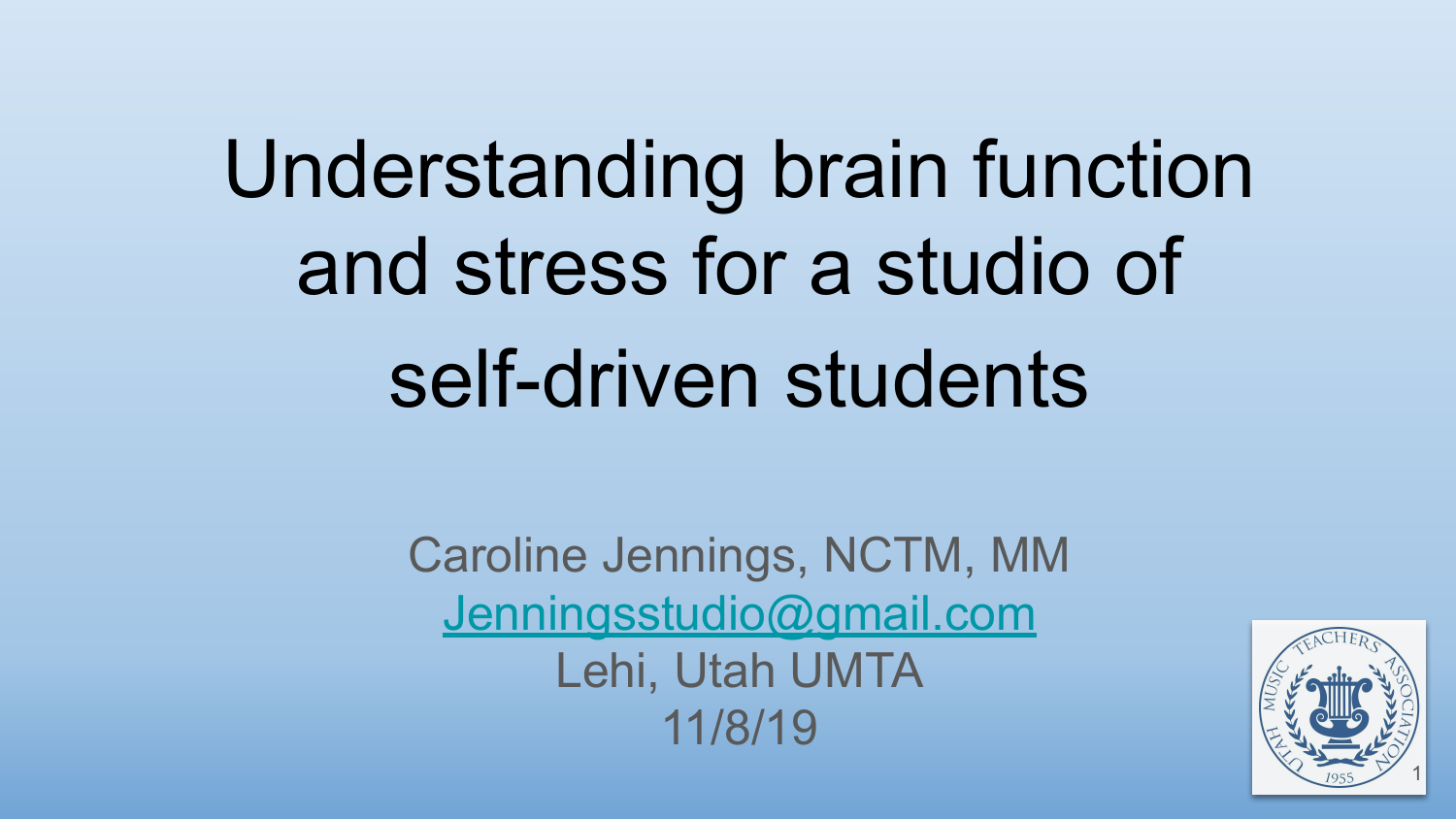# The Self-driven Child William Stixrud and Ned Johnson, 2018

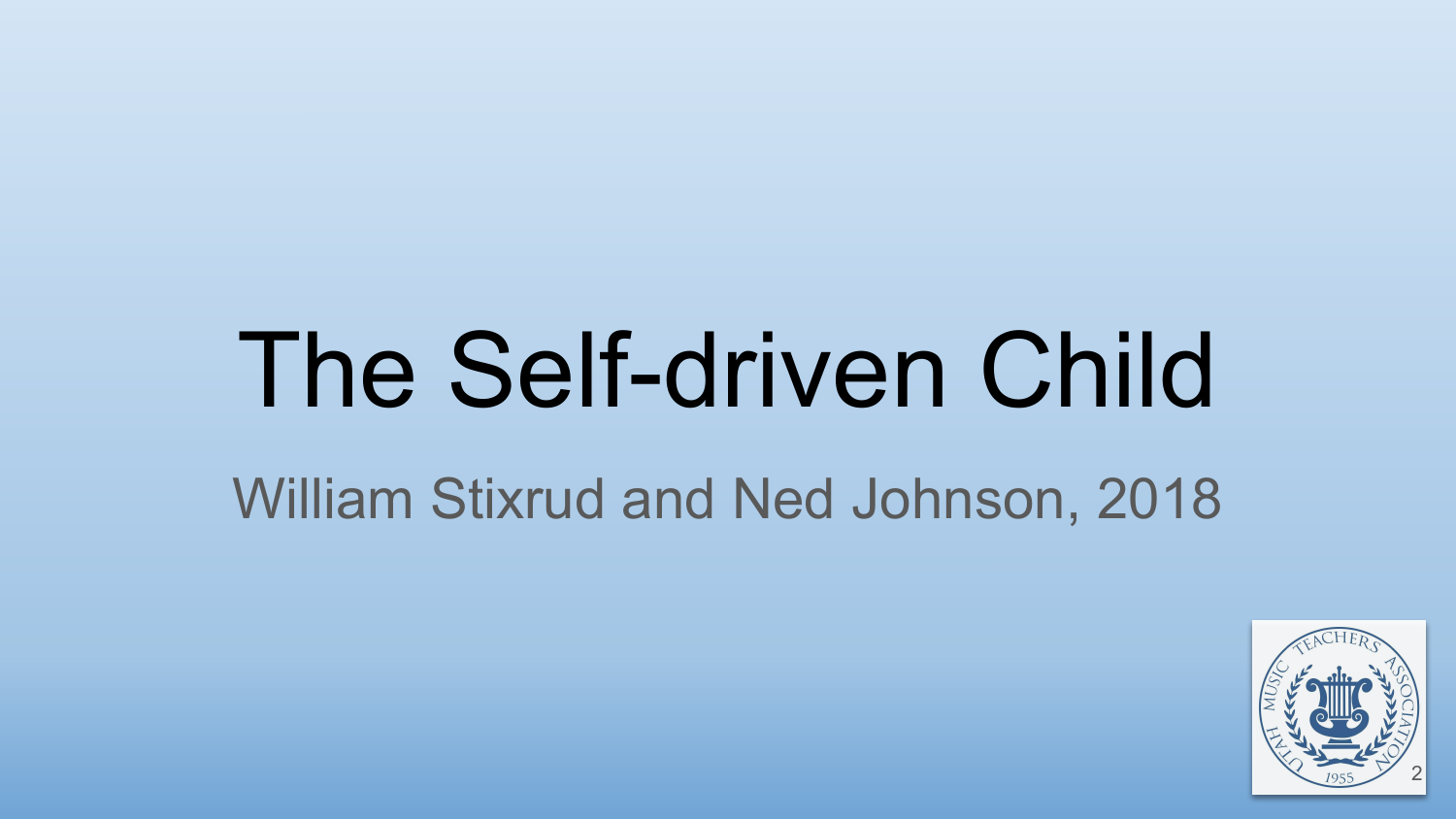# The Secret to motivation

Stress undermines performance and mental health

- $\bullet$  Low sense of control = stress, feel powerless, overwhelmed
- Sense of control= physical and mental health, academic success, happiness
- $\bullet$  Autonomy = motivation

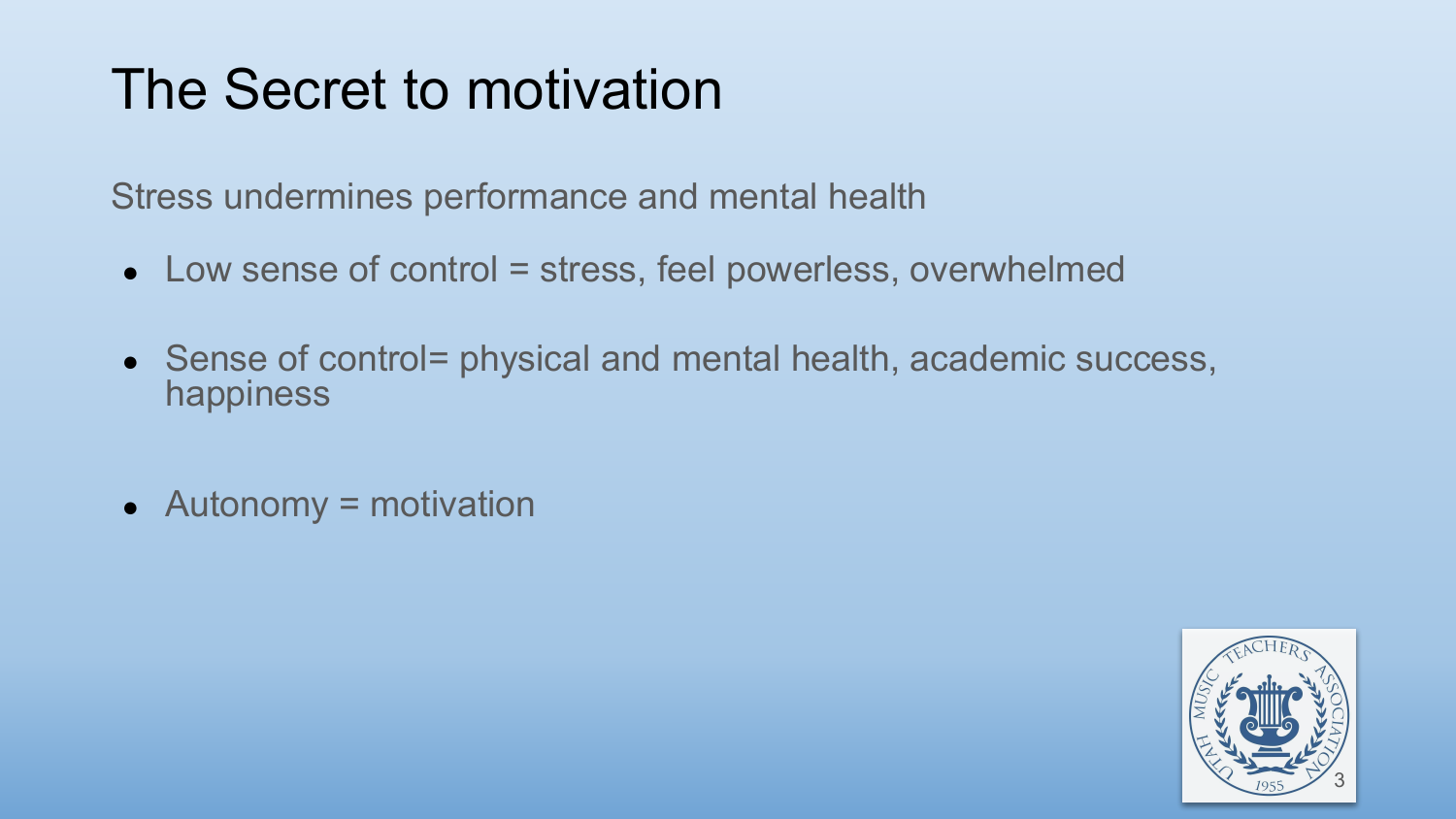#### **Stress**

- Brain scans show dangerously high levels of stress in affluent children equal to those living in inner city conditions.
- Chronic sleep deprivation and high levels of stress in the teen years affect physical and mental health for life.



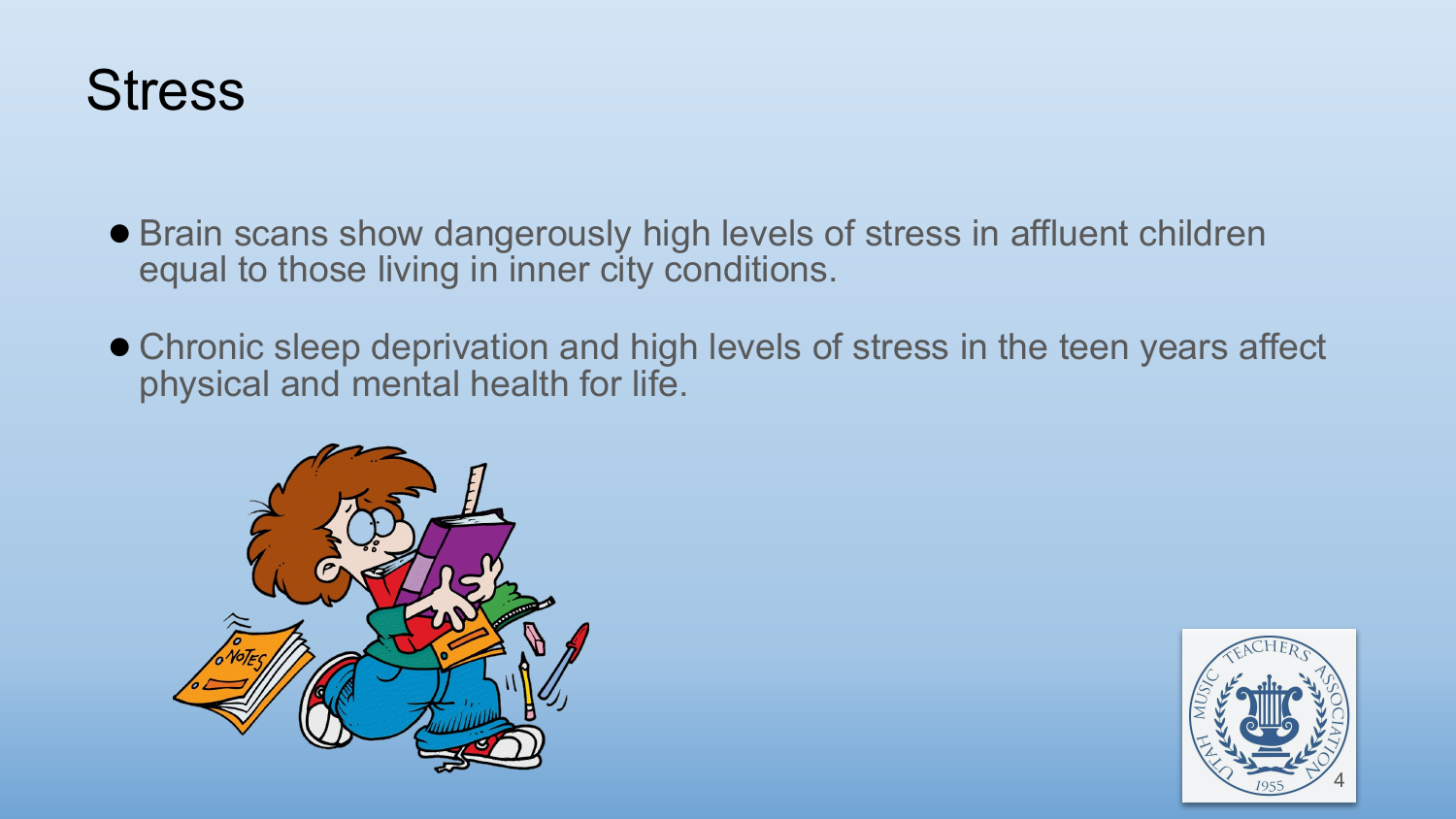

# -it's what makes life stressful

**Novelty -something not experienced before** 

**U**npredictability -something you had no way of knowing would occur

**Threat to the Ego** -Your safety or competence as a person is called into question

**Sense of Control -You feel you have little or no control over the situation** 

-Sonia Lupien, Centre for Studies on Human Stress

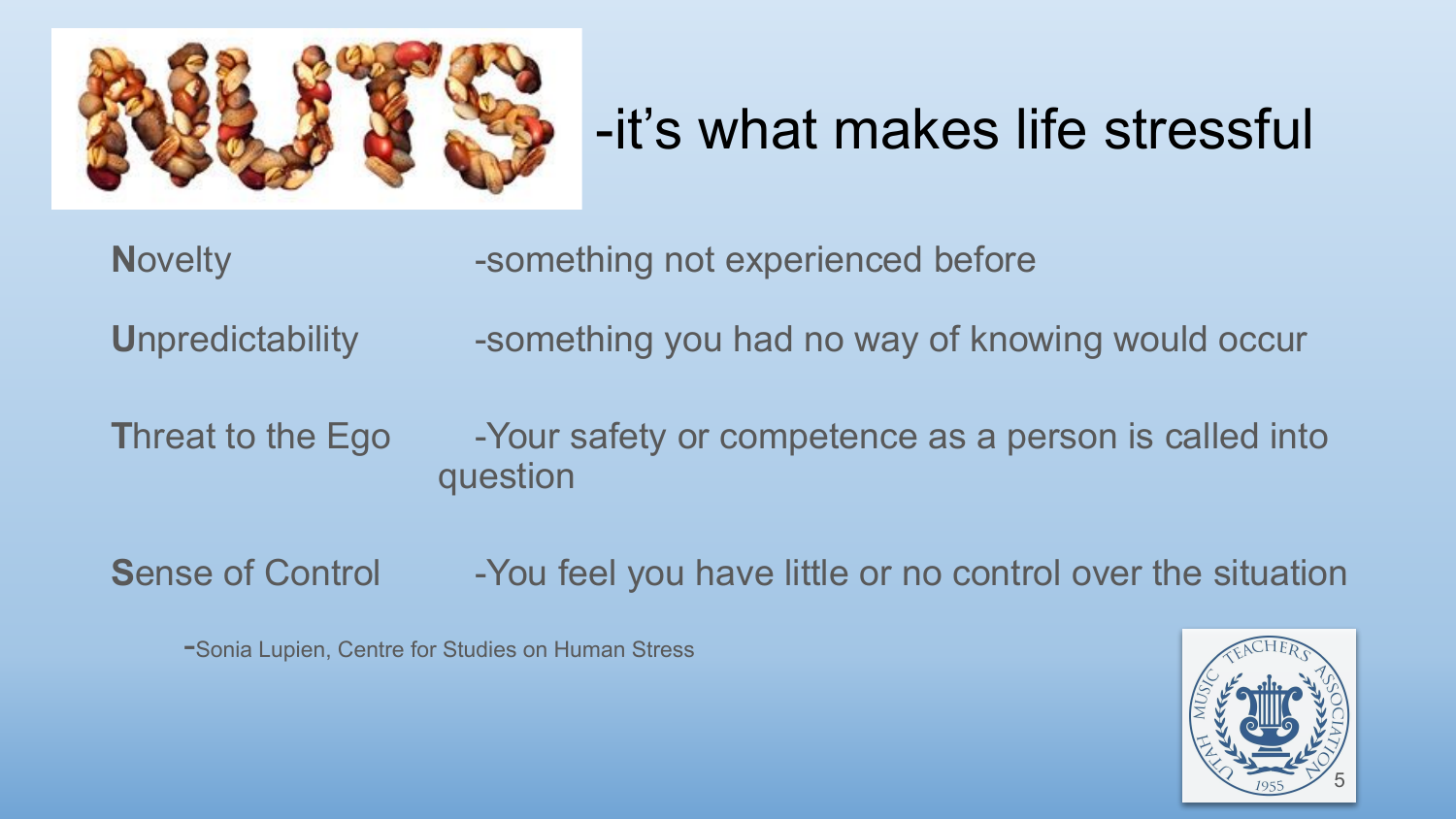# Three types of Stress

- 1- Positive Stress motivates to grow
- 2- Tolerable Stress occurs in brief periods and builds resilience with support
- 3- Toxic Stress frequent, or prolonged activation of the stress system in absence of support

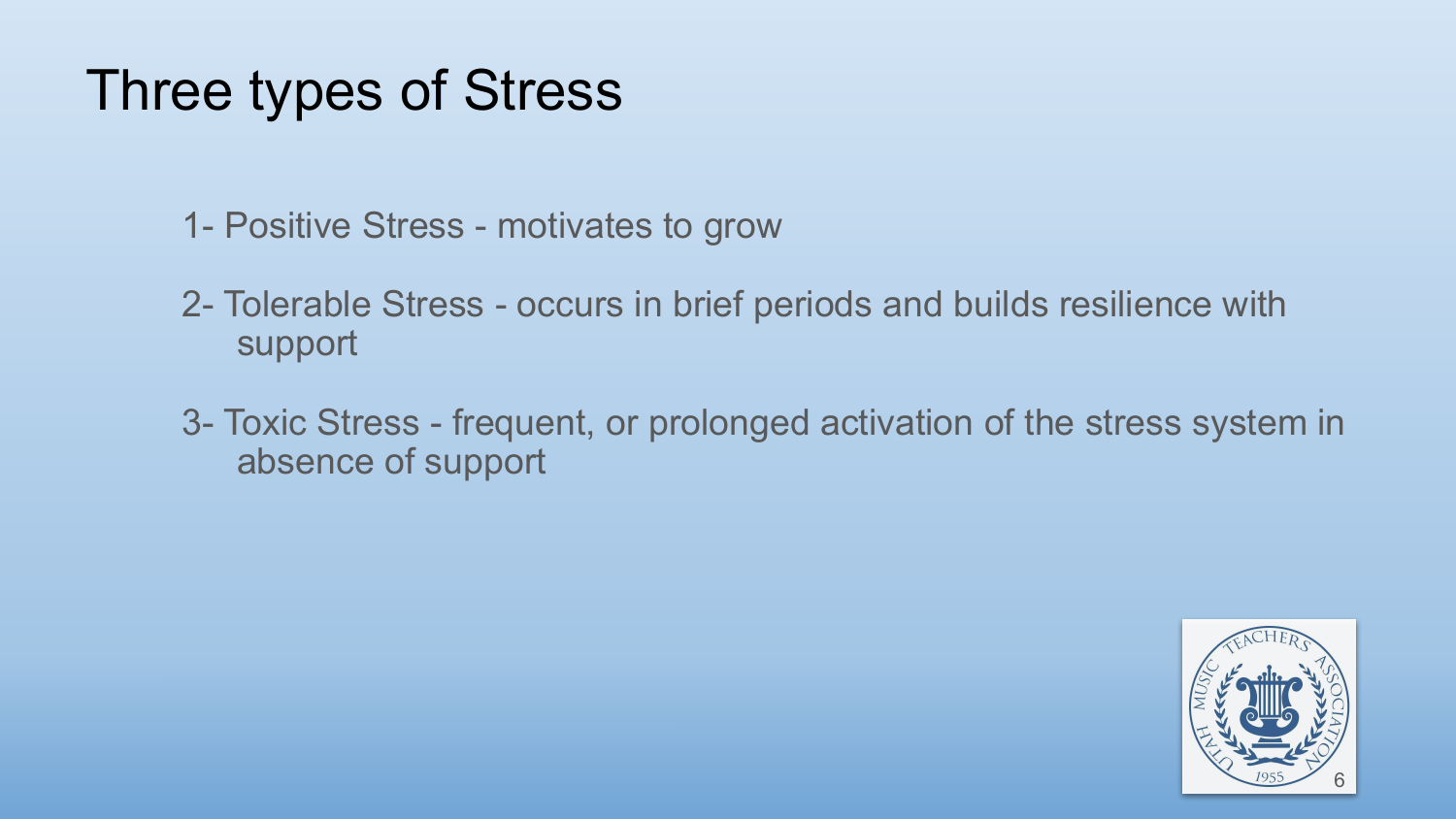### Increase Stress Tolerance

- -Help students to perform well in stressful situations
- -Help them to throw it off, rather than accumulate it.
- -Make a list of what they can control.
- -Are there things they can be in charge of to create more control?
- -Change your language- Do you dictate or do you give choice?
- -"Name it to tame it"
- -Tell them you are confident in their ability to handle the stressors



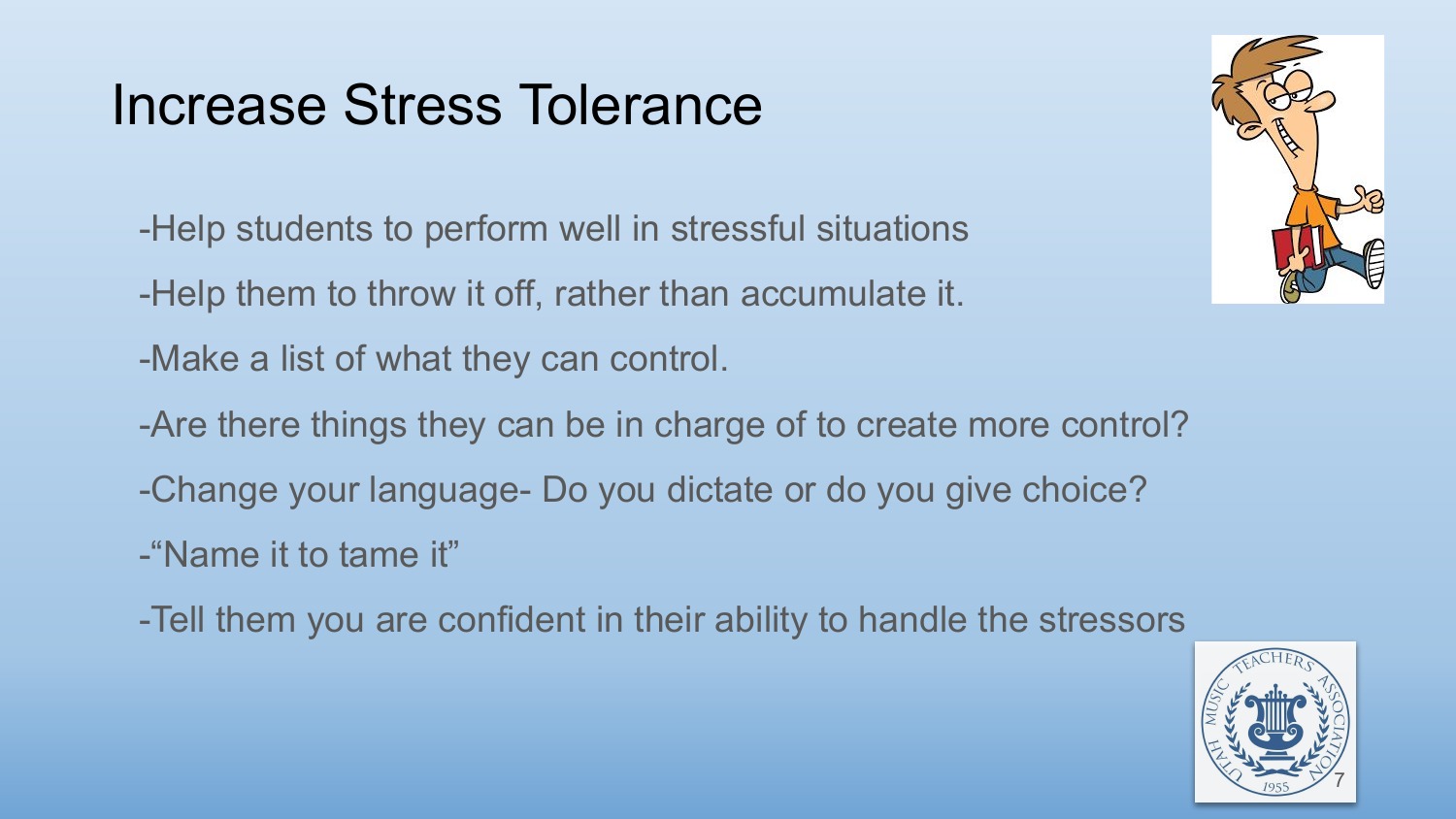

"If we have confidence that we can impact a situation, it will be less stressful. In contrast, a low sense of control may very well be the most stressful thing in the universe"

"Agency may be the one most important factor in human happiness and well-being"

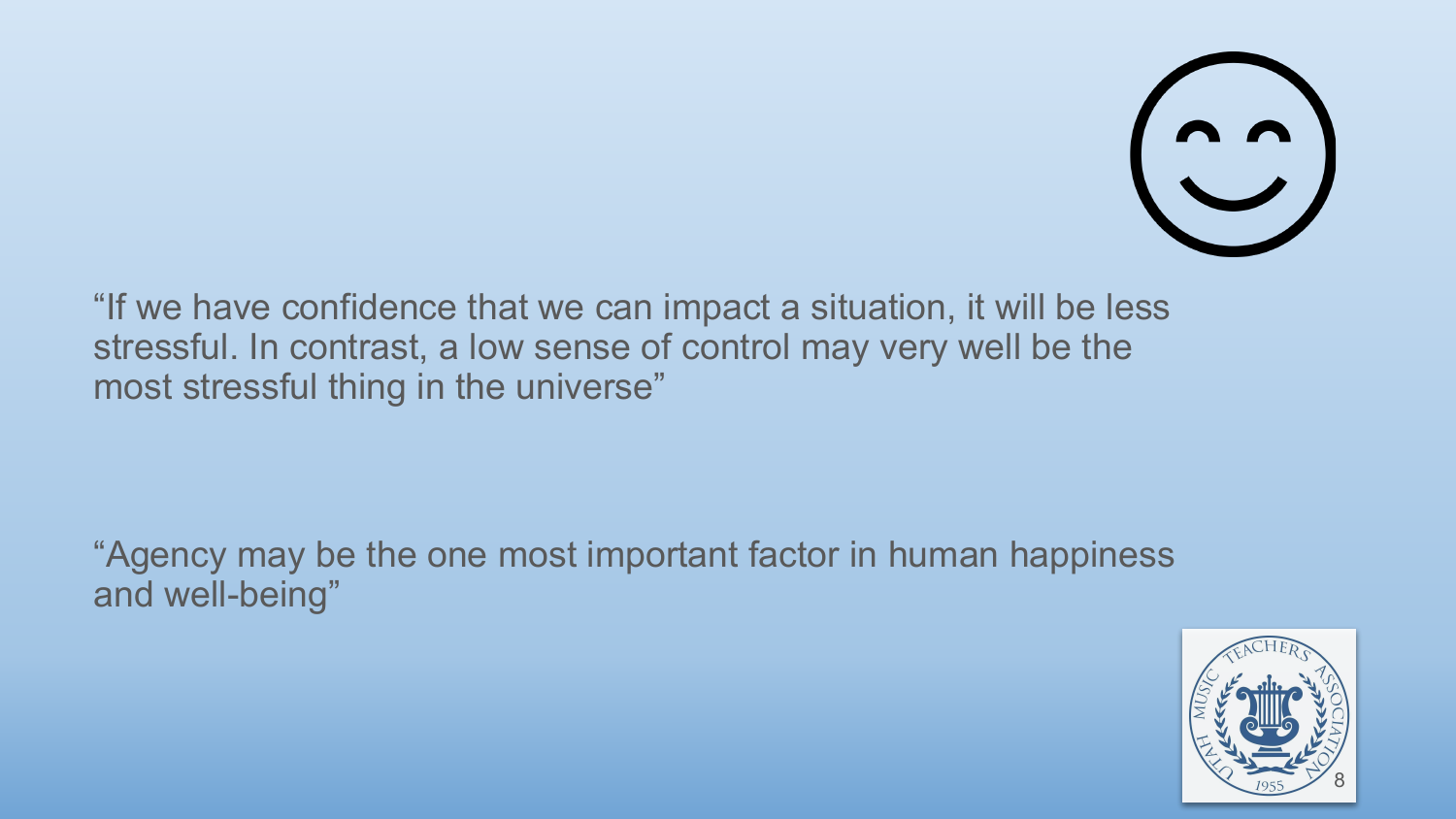

#### The Pilot

Prefrontal cortex. Planning, organization, impulse control and judgement. It is the "Goldilocks" because it needs just the right amount of chemicals to work properly

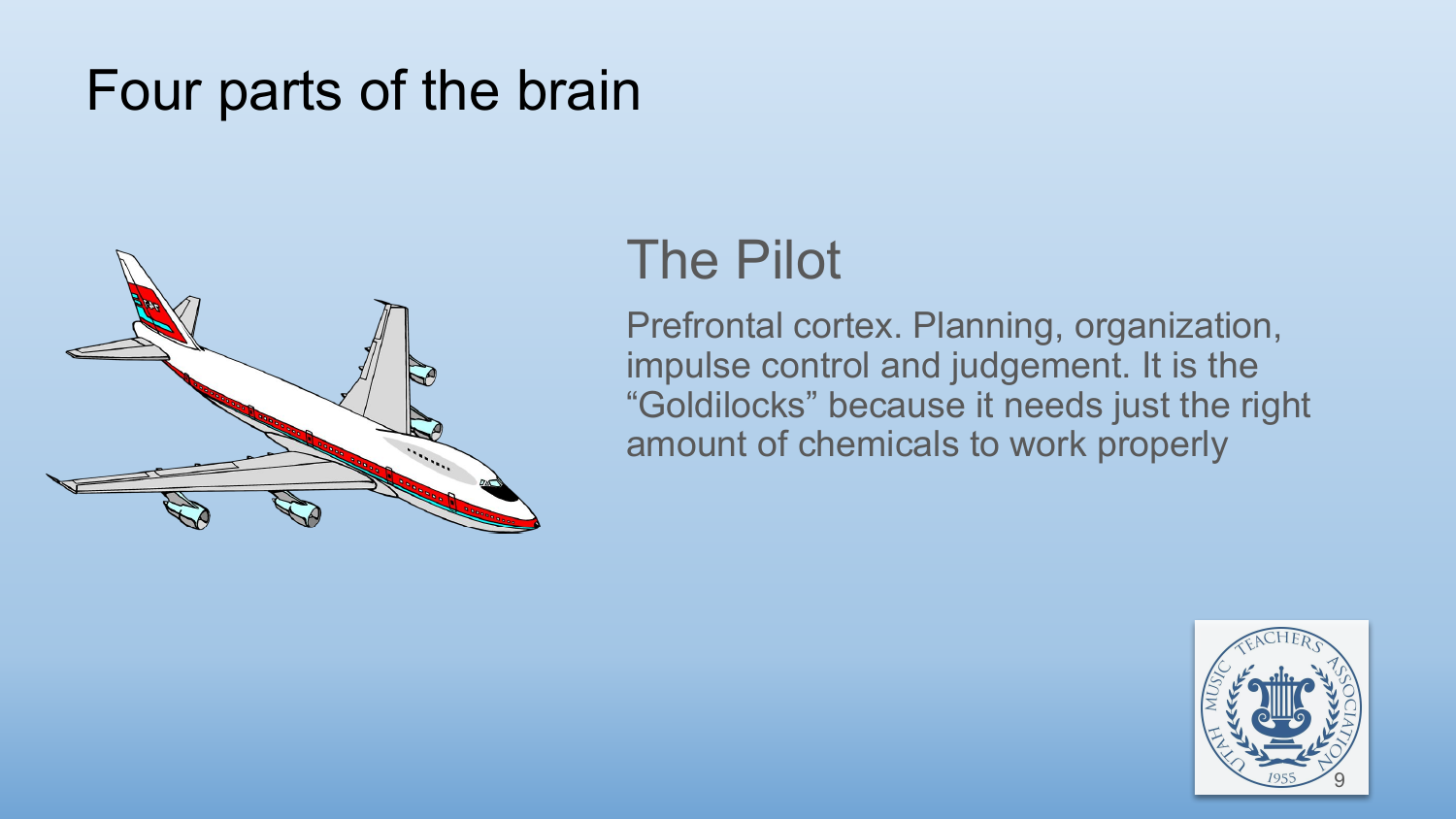

### "The Lion Fighter"

Amygdala, Hypothalamus, Hippocampus. The stress response system is designed to keep us safe from harm. Sensitive to Fear, Anger, and Anxiety. When it is engaged we tend to be defensive, reactive, inflexible, and aggressive.

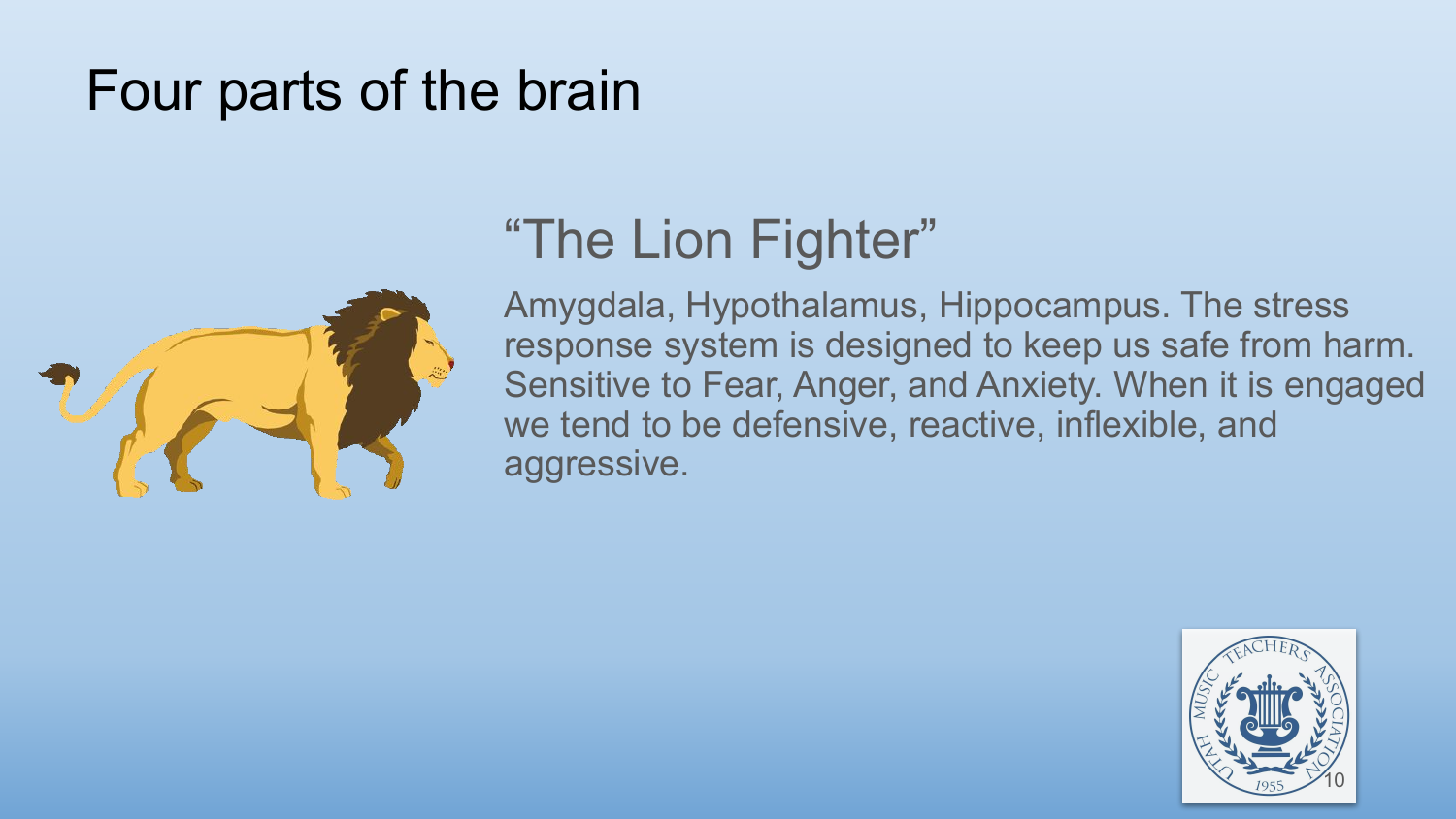

#### The Cheerleader

Dopamine. We feel a reward through higher dopamine levels when we win, earn money, receive recognition etc. Low dopamine is associated with low drive, low effort, and boredom. When under chronic stress, dopamine levels stay low over time. People lose motivation.

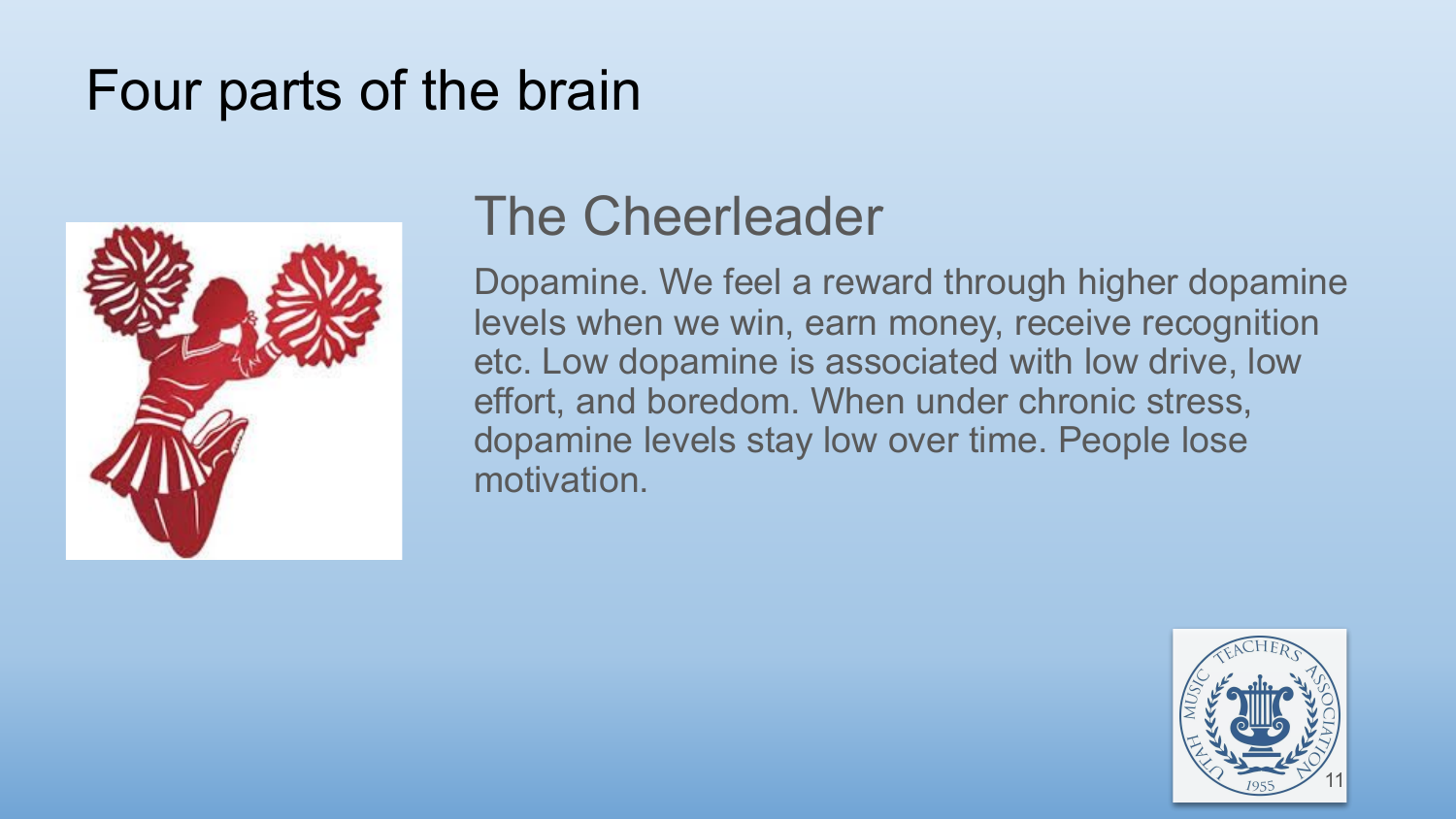

#### The Buddha

"Default Mode Network." It activates when we daydream, mediate, and lie down before falling asleep.

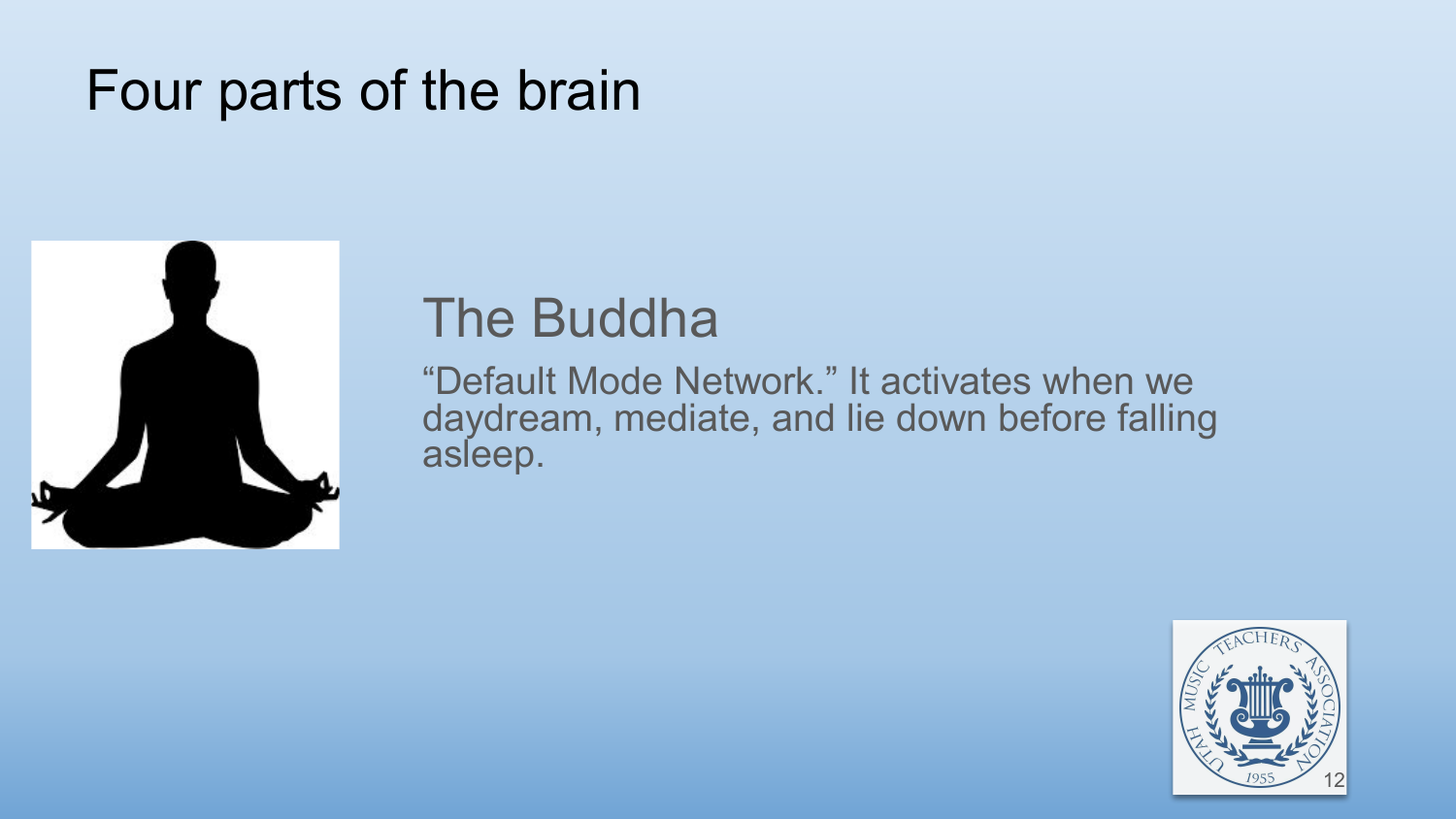## Anxiety and Depression

- Anxiety begets Anxiety
- Depression leaves "scars" in the brain so that less and less stress is required to trigger an episode.
- Teenagers have an exaggerated stress response
- "Adults who experienced even a single bout of major depression in adolescence are likely to display long-term problems in work, relationships, and the pleasure they take in life."

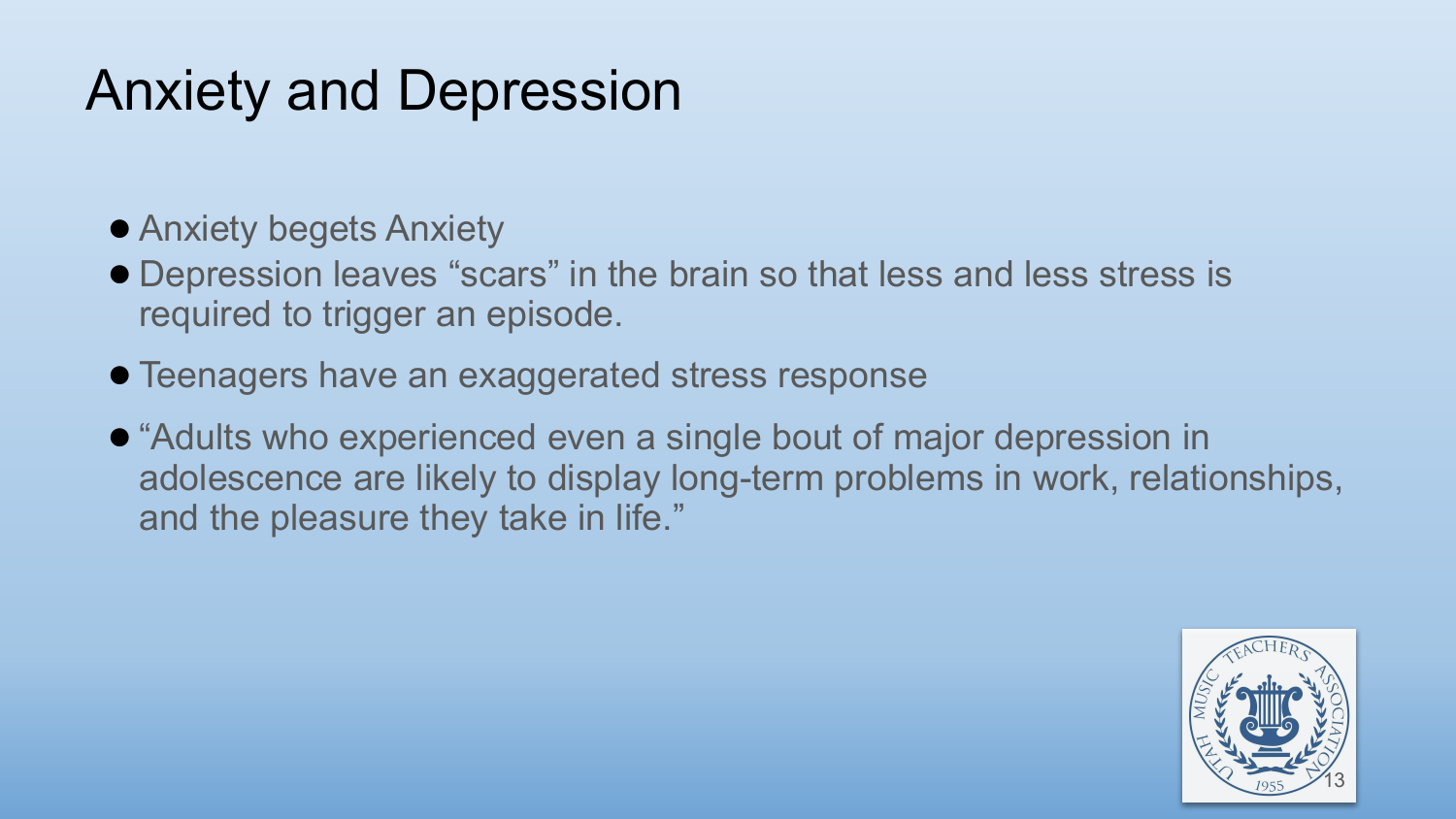#### "Fear almost always leads to bad decisions"

"[A parent/teacher's] role is to teach them to think and act independently, so that they will have the judgement to succeed in school and, most, important in Life. Rather than pushing them to do things they resist, we should seek to help them find things they love and develop their inner motivation. Our aim is to move away from a model that depends on parental pressure to one that nurtures a child's own drive."

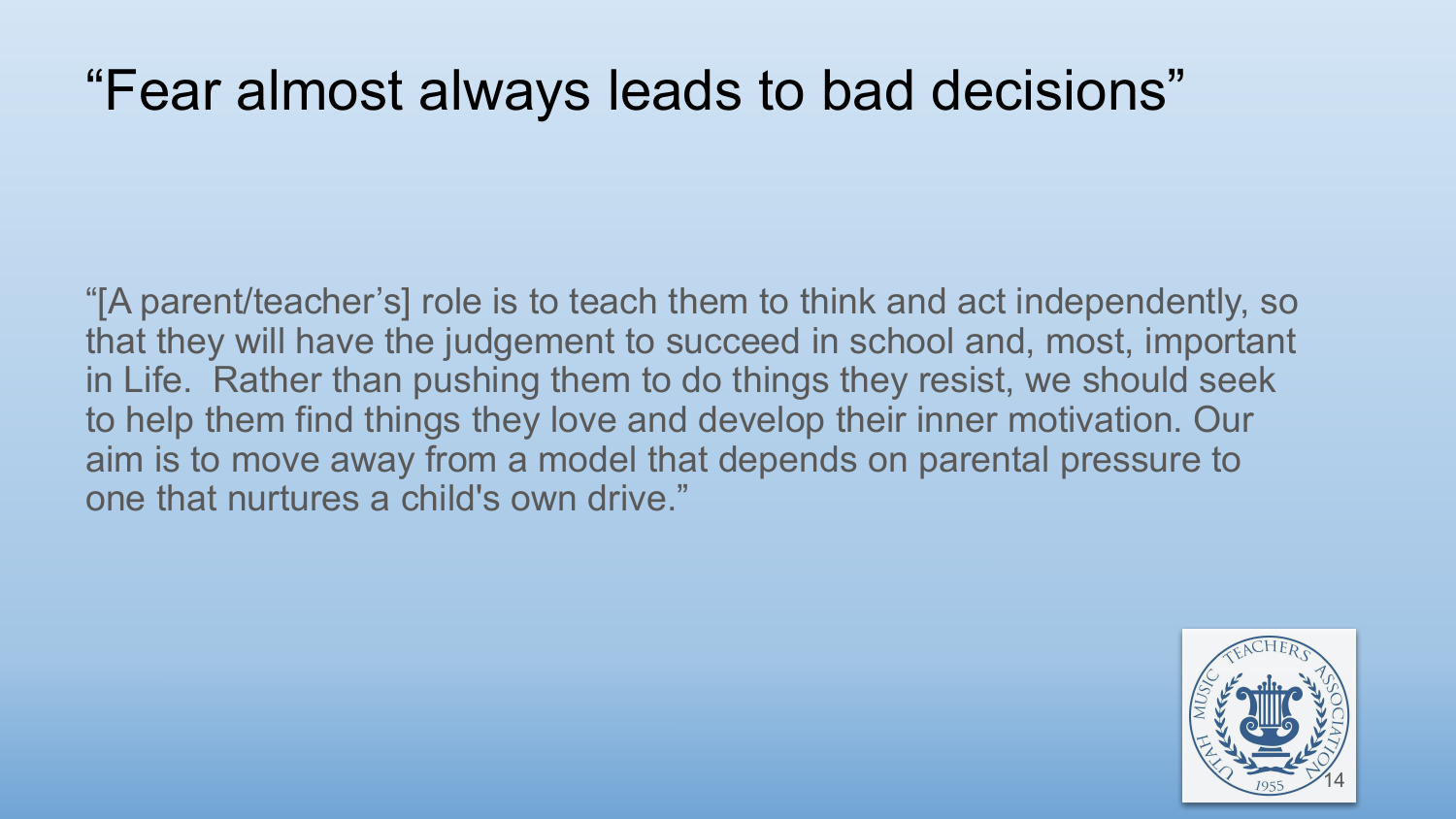#### False Assumption

1- Narrow path to success -parents must make decisions, and children must be competitive at all times

2-Success in school -equals success in life, Yale or McDonald's

3-Pushing -means children will be more accomplished

4- World is more dangerous -adult supervision to avoid hurt or bad decisions

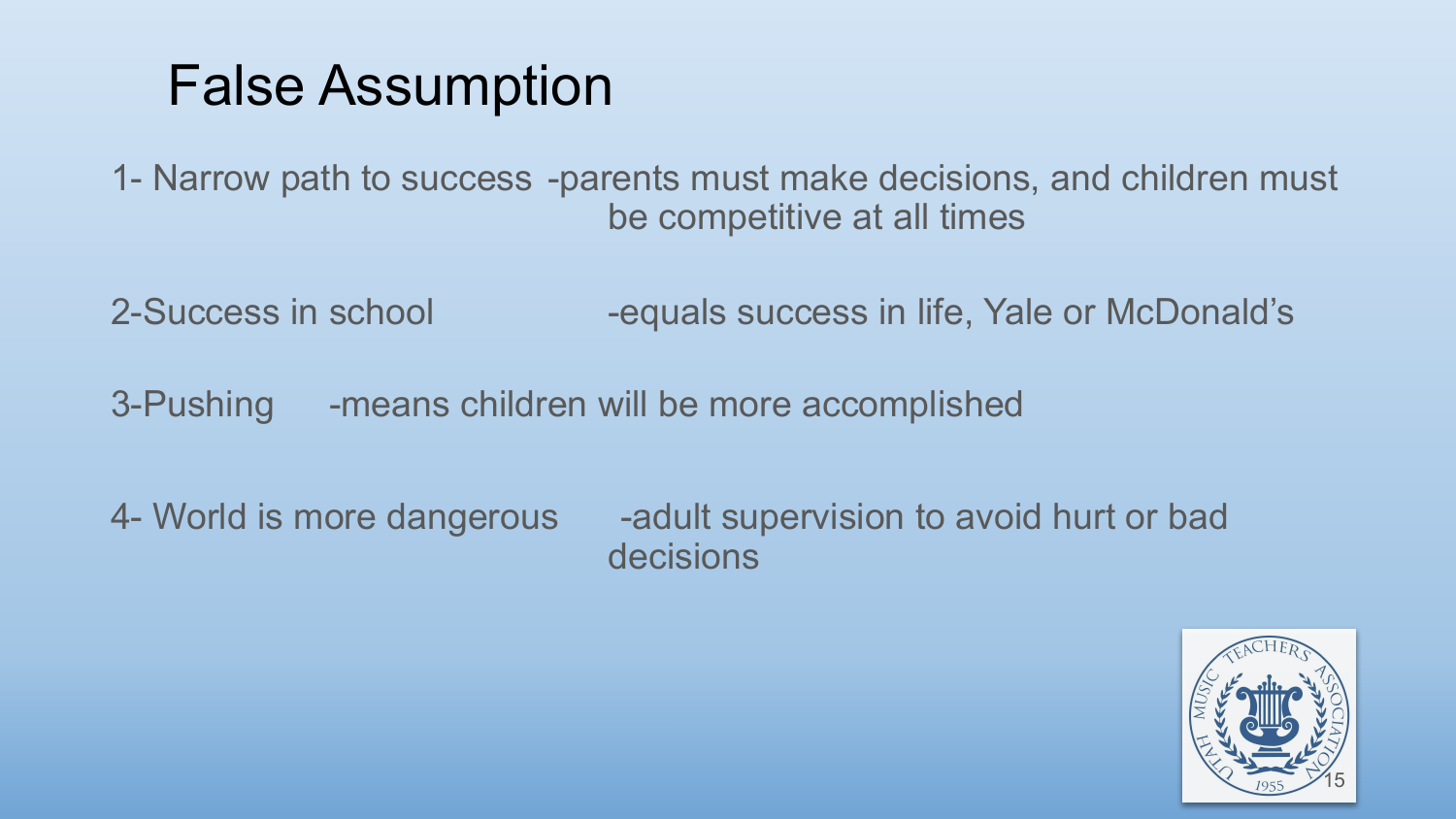### False Assumption

"With enough hard work, anything is possible"

How do you react after not making it? -How did this affect your personal worth? -Are you going to come up with a new strategy? -Accept defeat and create a new goal?

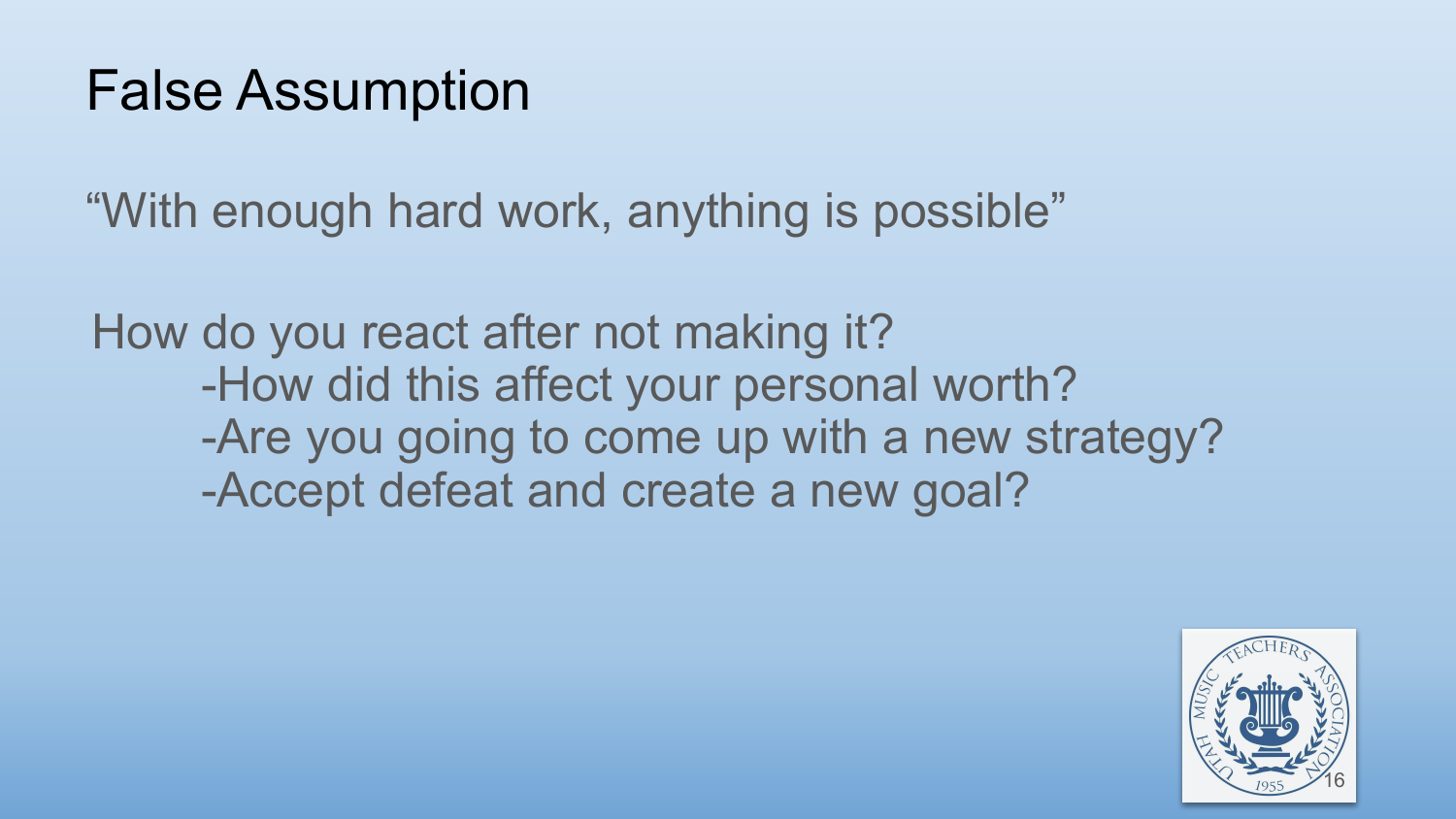# Brain Competency takes practice

- 1-Unconsciously incompetent- "I'm fine. I don't need to study"
- 2- Consciously incompetent- "Wow, that was harder than I thought. I guess I need to study"
- 3- Consciously competent- "I've studied really hard, this test will be fine"
- 4- Unconsciously competent- Doing something for so long it's automatic.

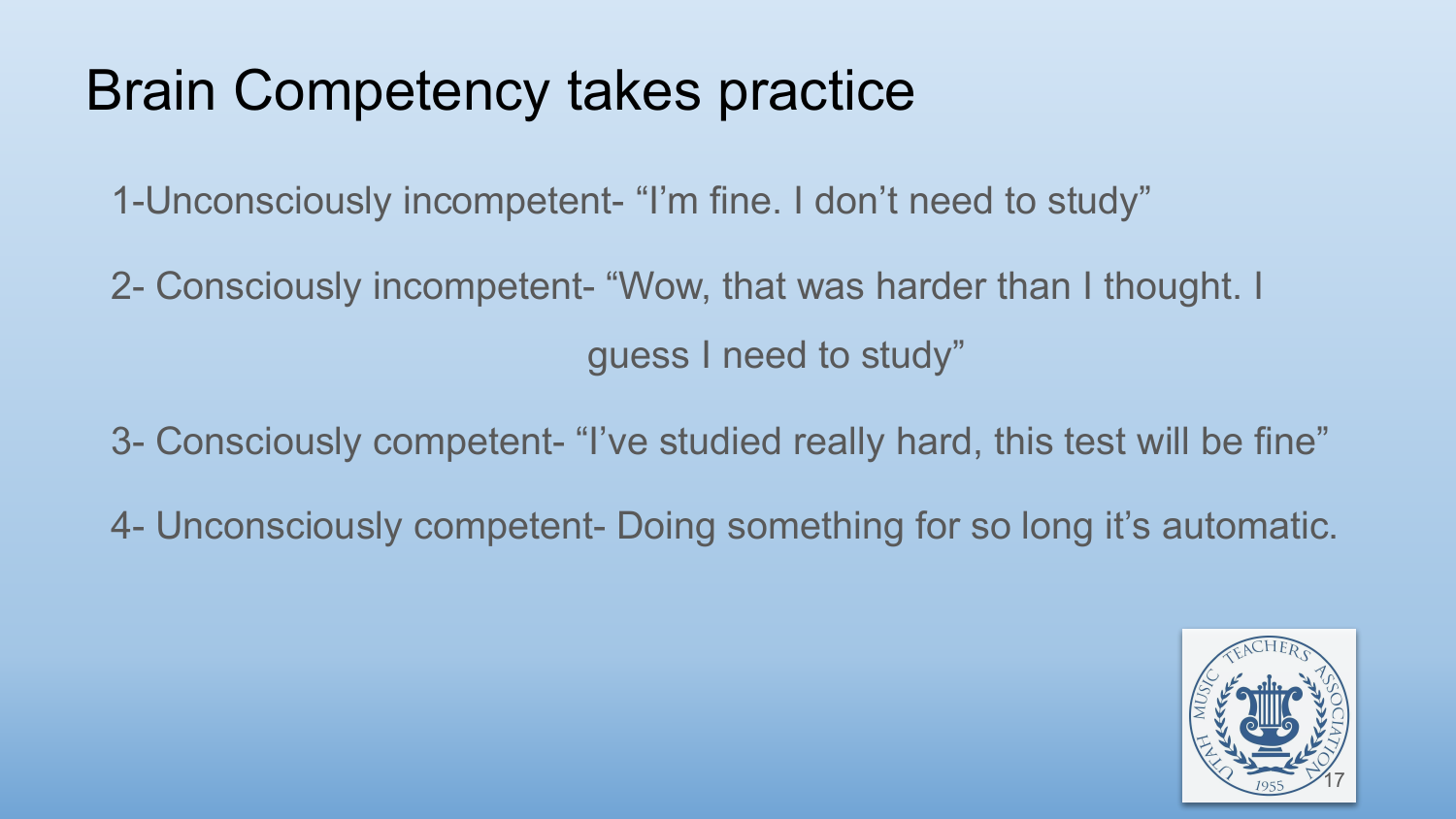Authoritative Teaching And Becoming a Consultant

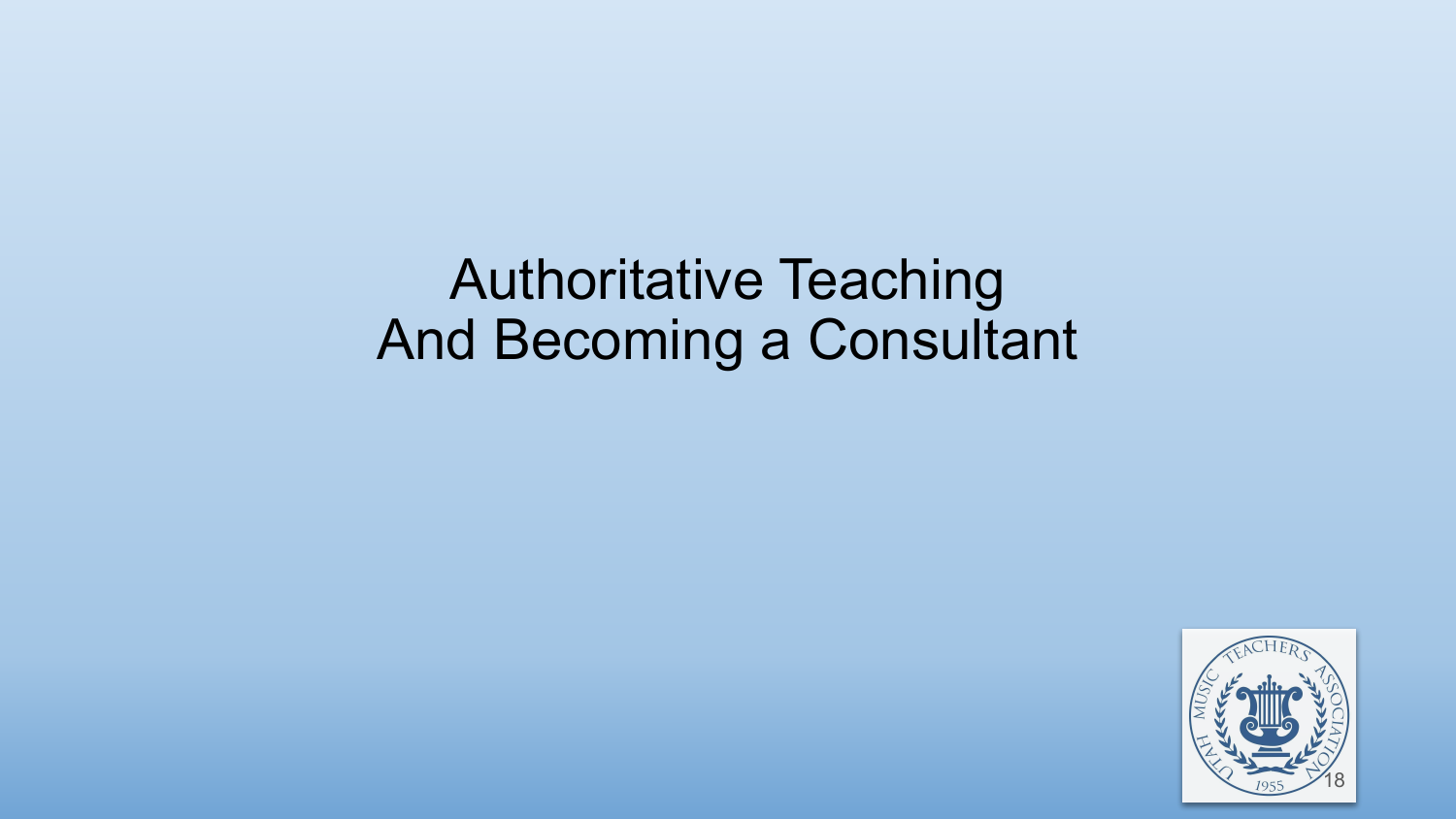# Authoritative Teaching (Parenting)

"I'm going to do everything I can to help you be successful, and not force you to do things because I said so"

-Don't ask "Do you have homework tonight" or "Did you practice this week?"

-**Do ask "Is there anything you'd like help with today?"**

-Ask if they would like a tutor. Sometimes working with someone who is closer in age can produce great results.

*Have your piano students ever had a tutor?* 

*Is this a way to mentor the next generation of piano teachers?*

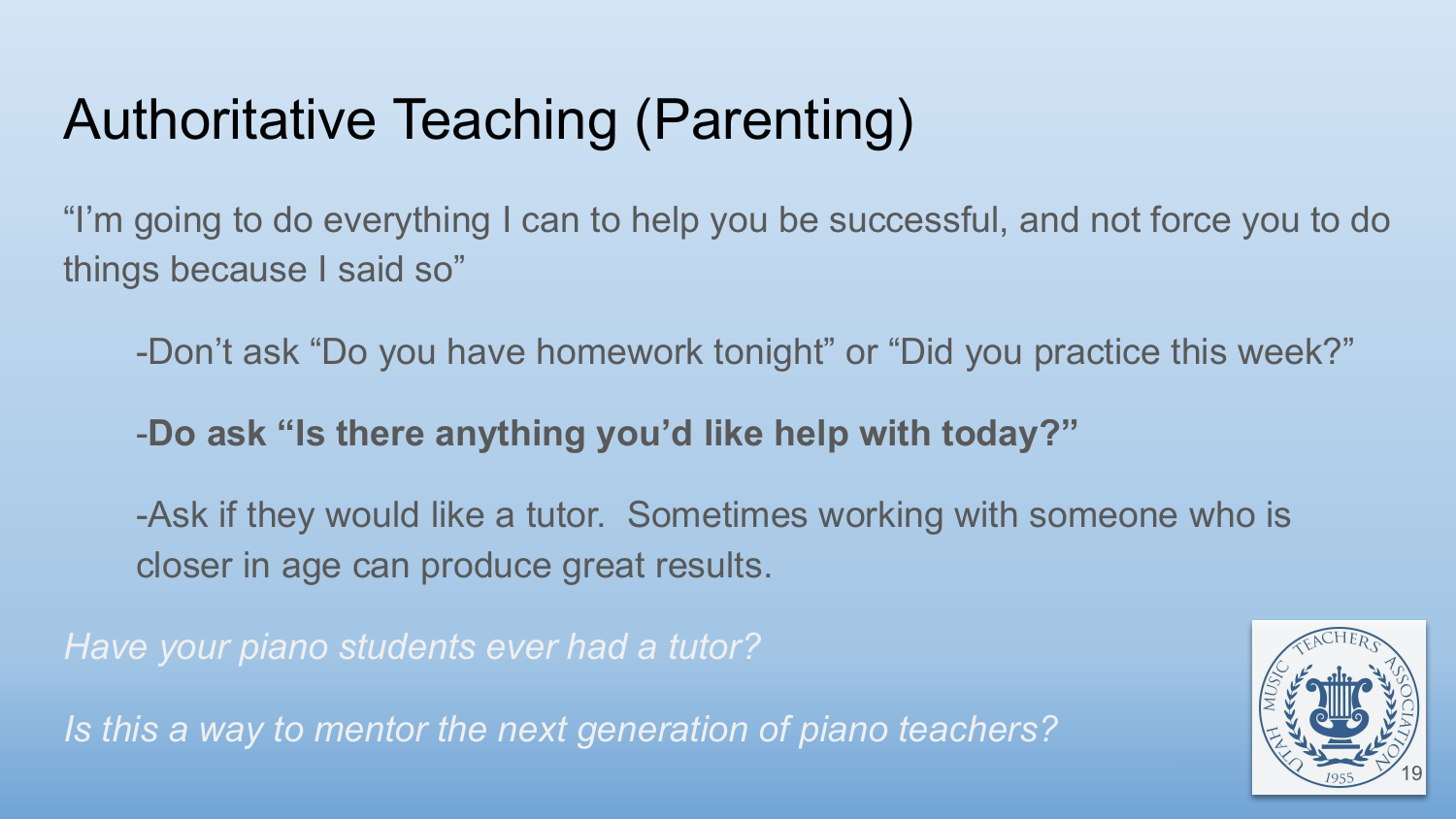#### Become a Consultant



"The Homework Wars" or in our case "Practicing wars"

-Don't enforce rules/attitudes you don't believe in (How important is it to learn all

-Don't work harder than your student. Students become weaker when we work harder. They are responsible for getting their work done, not you.

-Don't force them to do something they are dead set against. (How many of our students should really be freed from piano lessons?)

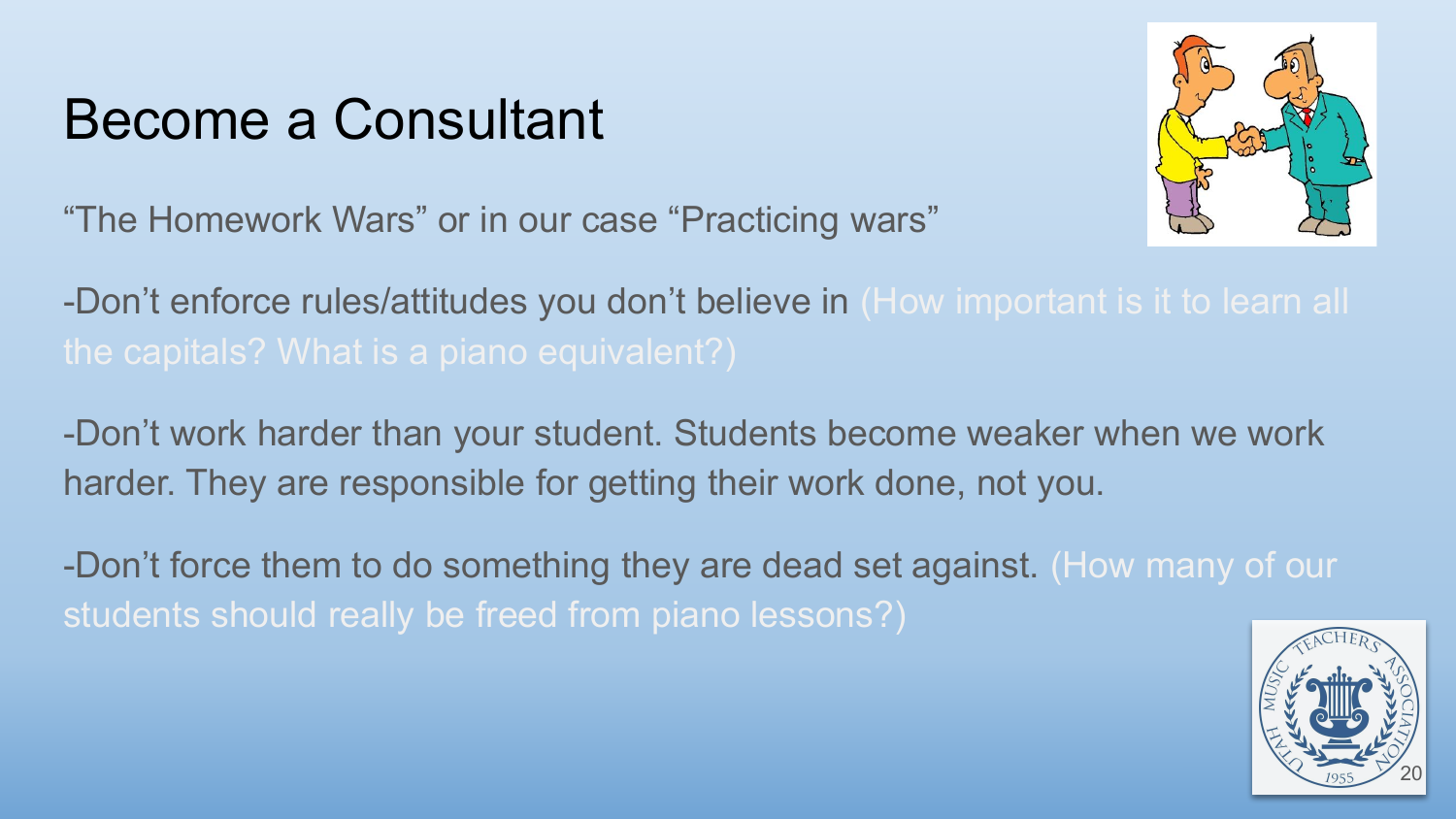-Parents in particular need to be the safe base, or unconditional love.

-taking a consultant role, parents decide not to fight with kids and let them take the responsibility "I love you too much to fight with you about homework"

-There can be limits with help from an adult when problems arise from bad decisions

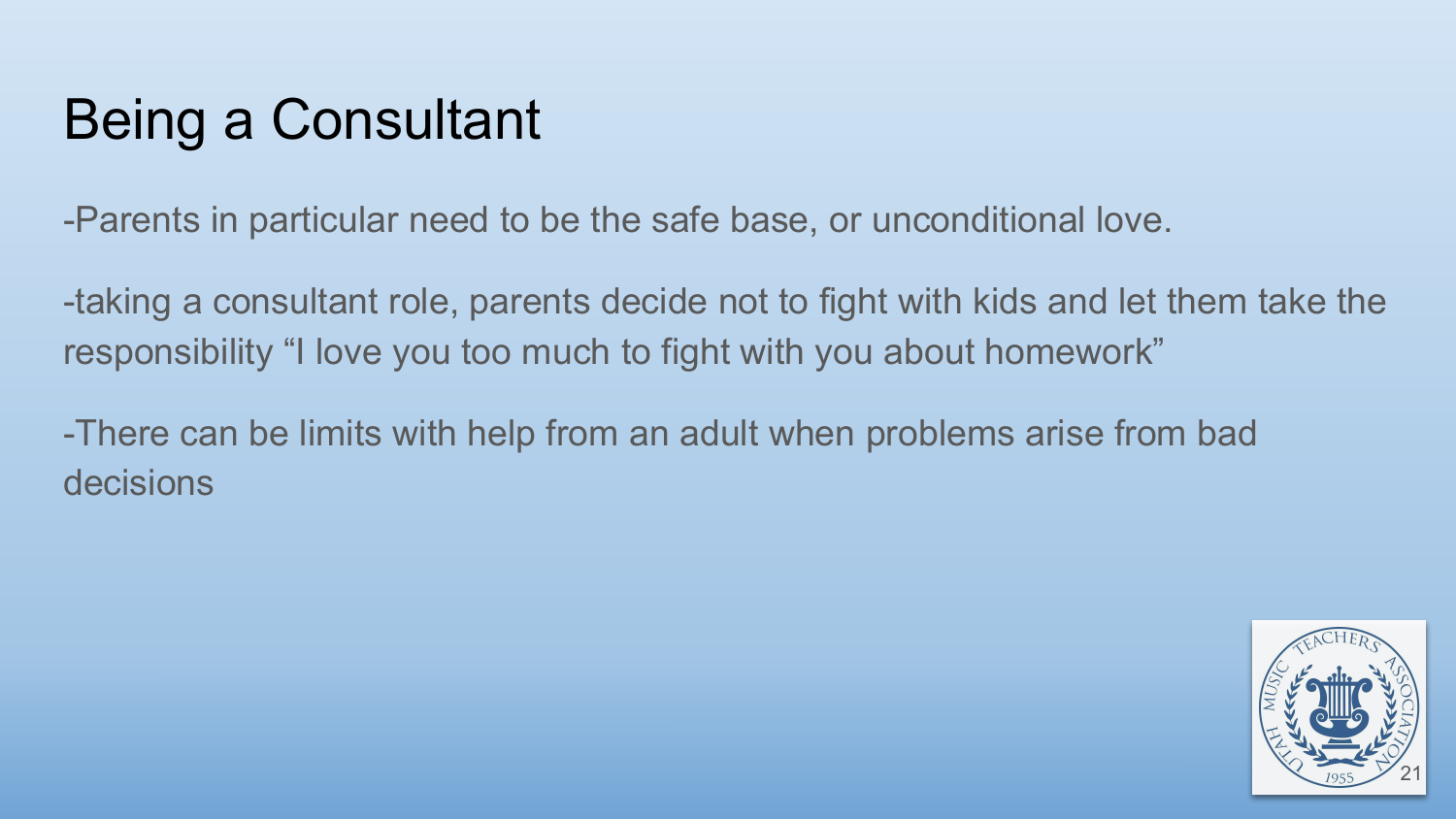-Have parents explain how important music is to them and the family

-Parents offer help in any way they can to make practicing enjoyable, but they are not willing to fight with them.

-It is important to be flexible within limits so children can find things they enjoy.

-Music- If you don't like piano is there another instrument you would like to try?

-Sports- If not soccer, maybe karate, running, or something less competitive

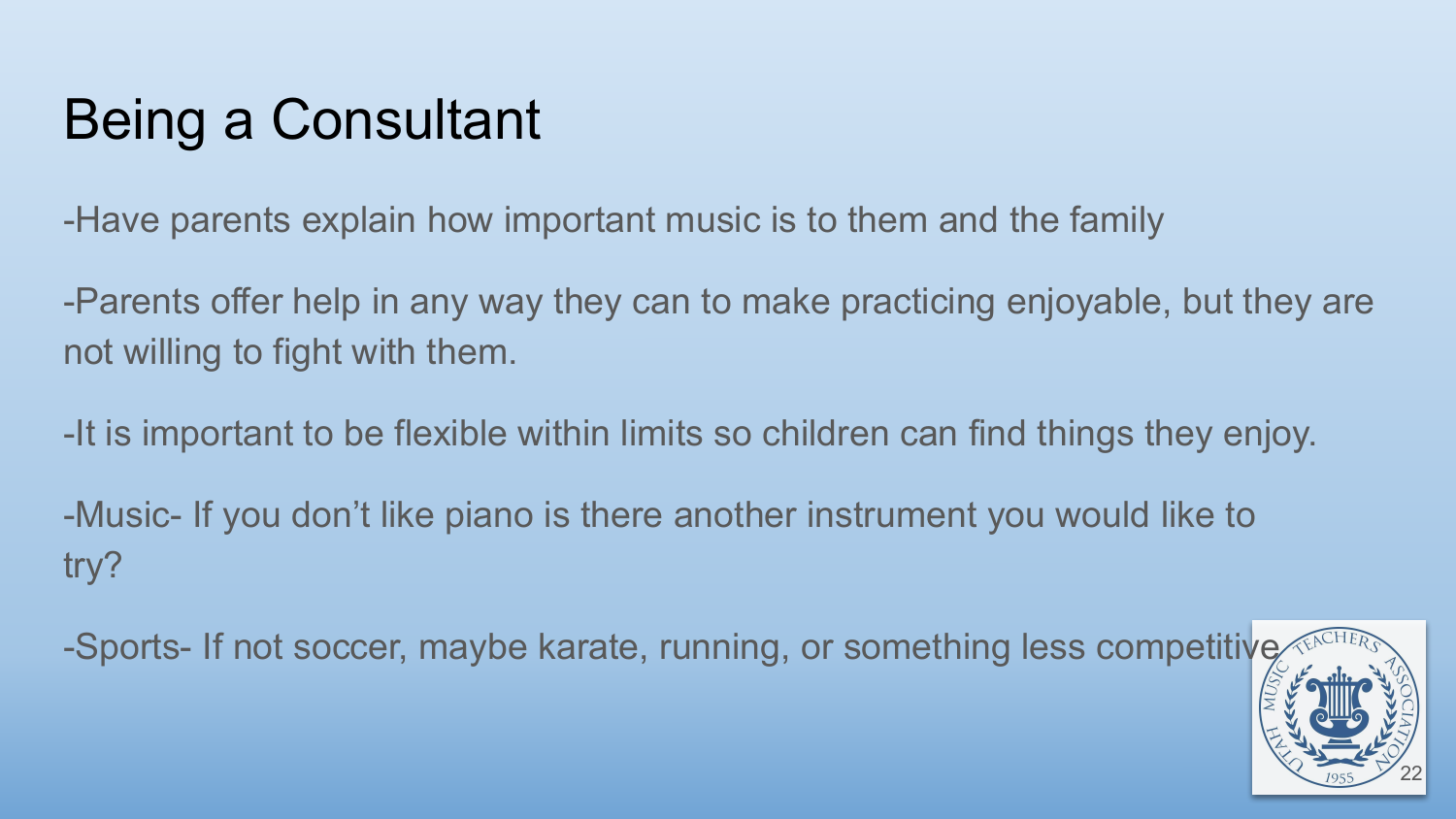-Don't give in to peer pressure. Just because other children are excelling in one area doesn't mean that your child can't excel in another.

-Don't all of a sudden take control away from the child once the "stakes are too high" i.e. High school grades

"Developing a clear sense of Who's responsible for what is more important than always doing well. That is the key to raising a self-driven child"

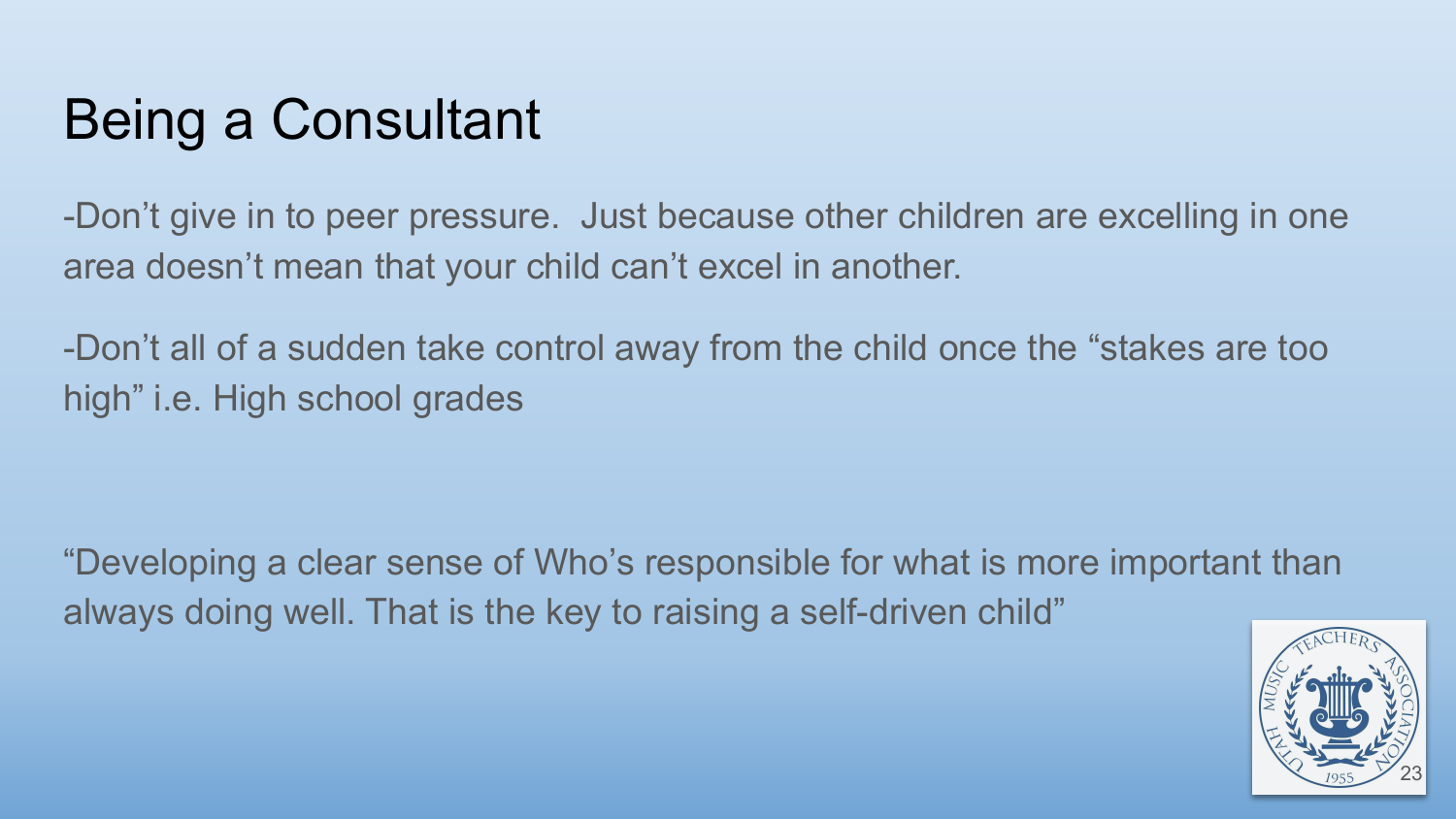Teachers and coaches often take a more autocratic approach with good results.

Parents are the only ones who can love unconditionally. Which makes the role of consultant necessary to create a safe base for the child.

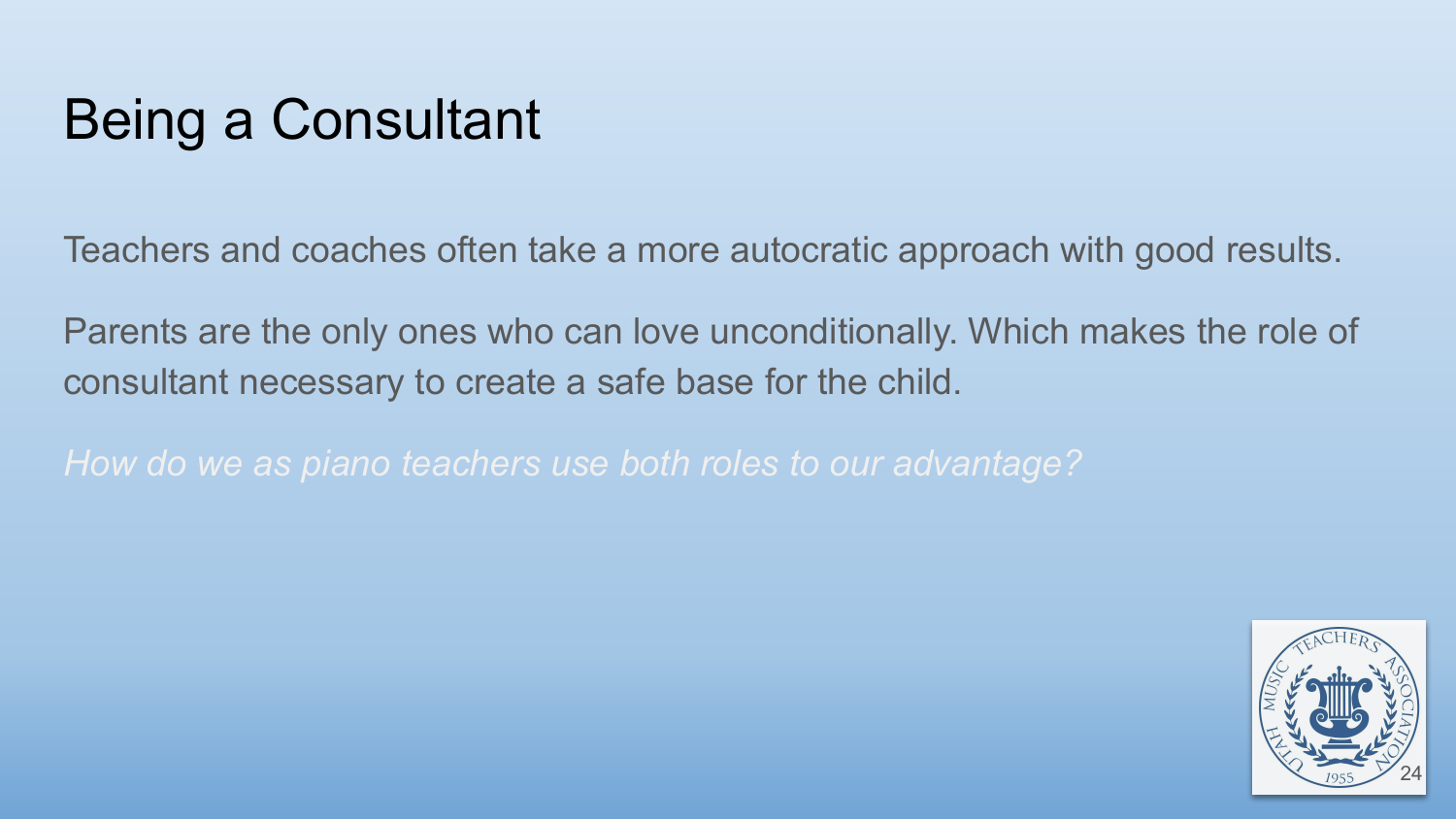"Kids won't reach their potential by constantly being driven. In fact, the opposite is true; they will do what is necessary to get you off their back, but they won't do more. People go the extra mile when it matters to them, not when it matters to you."

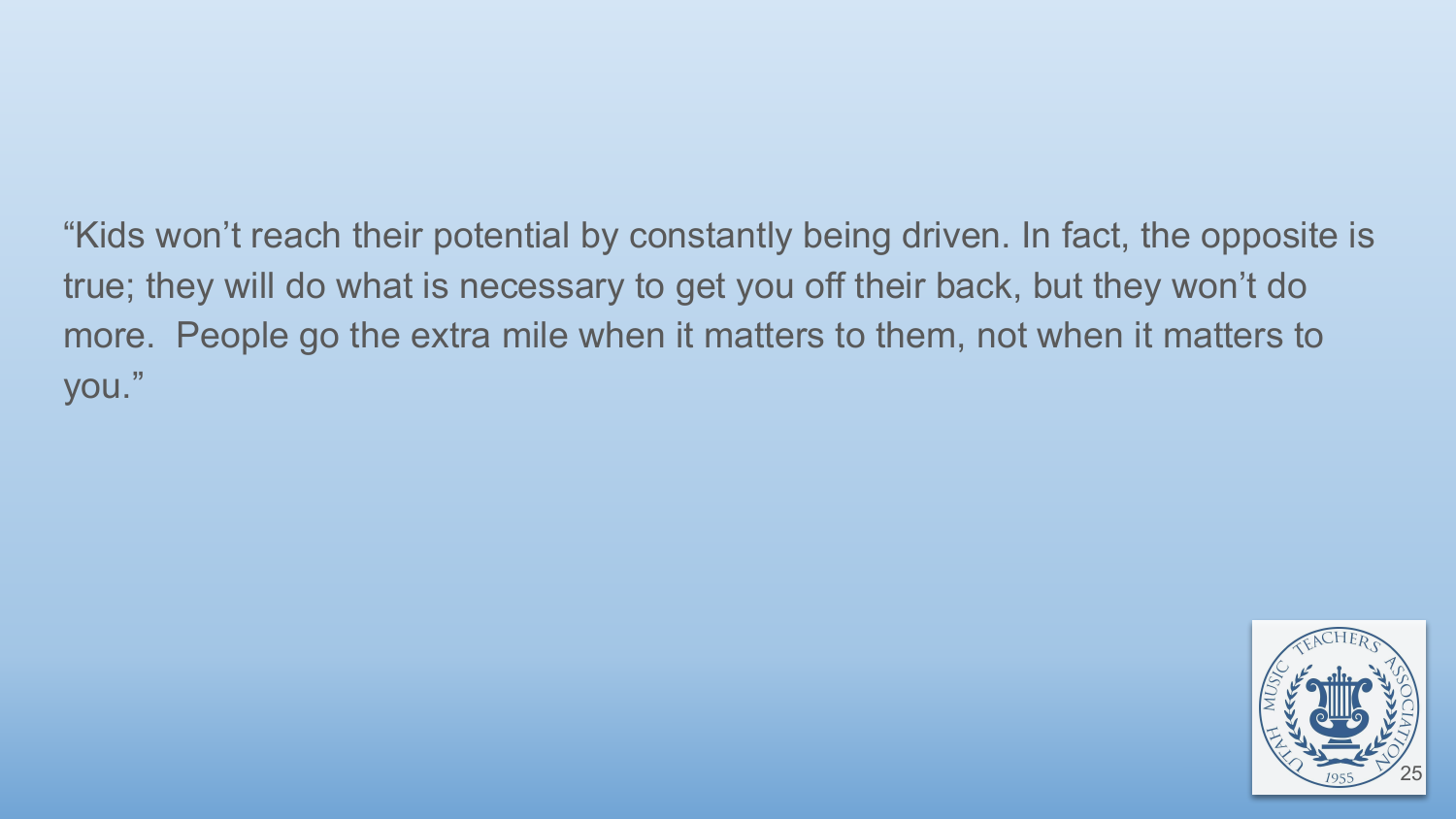"Students learn and perform best in a an environment that offers high challenge and low threat-when they've been given difficult material in a learning environment in which it is safe to explore, make mistakes, and take the time they need to learn and produce good work. When students know it's alright to fail, they can take the kinds of risks that lead to real growth. They can develop brains that are capable of performing at a high level, and of being happy.

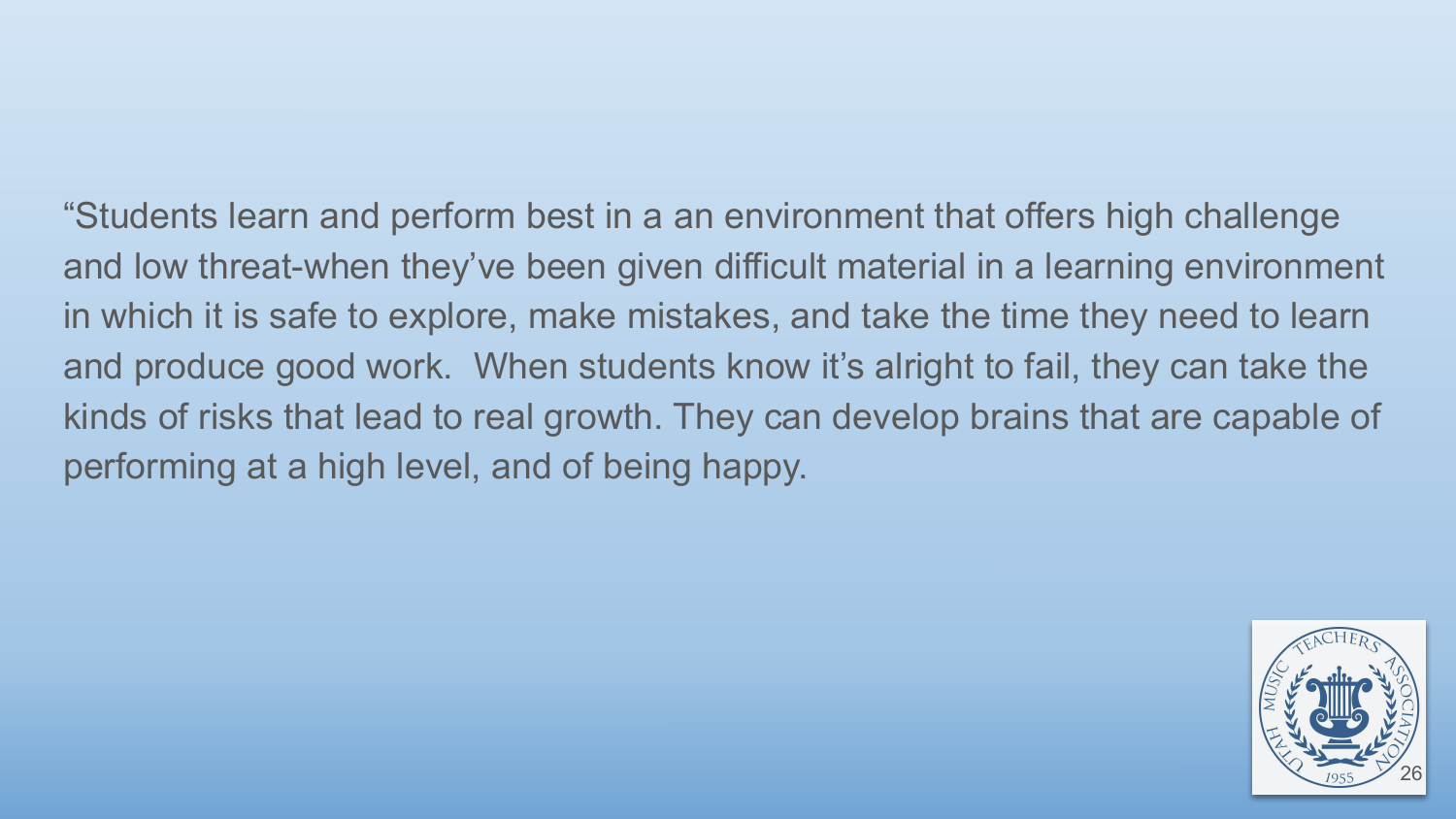# Thank you for coming today!

How do you let students in your studio make choices?

How do you decrease stress?

Why are students motivated to practice in your studio?